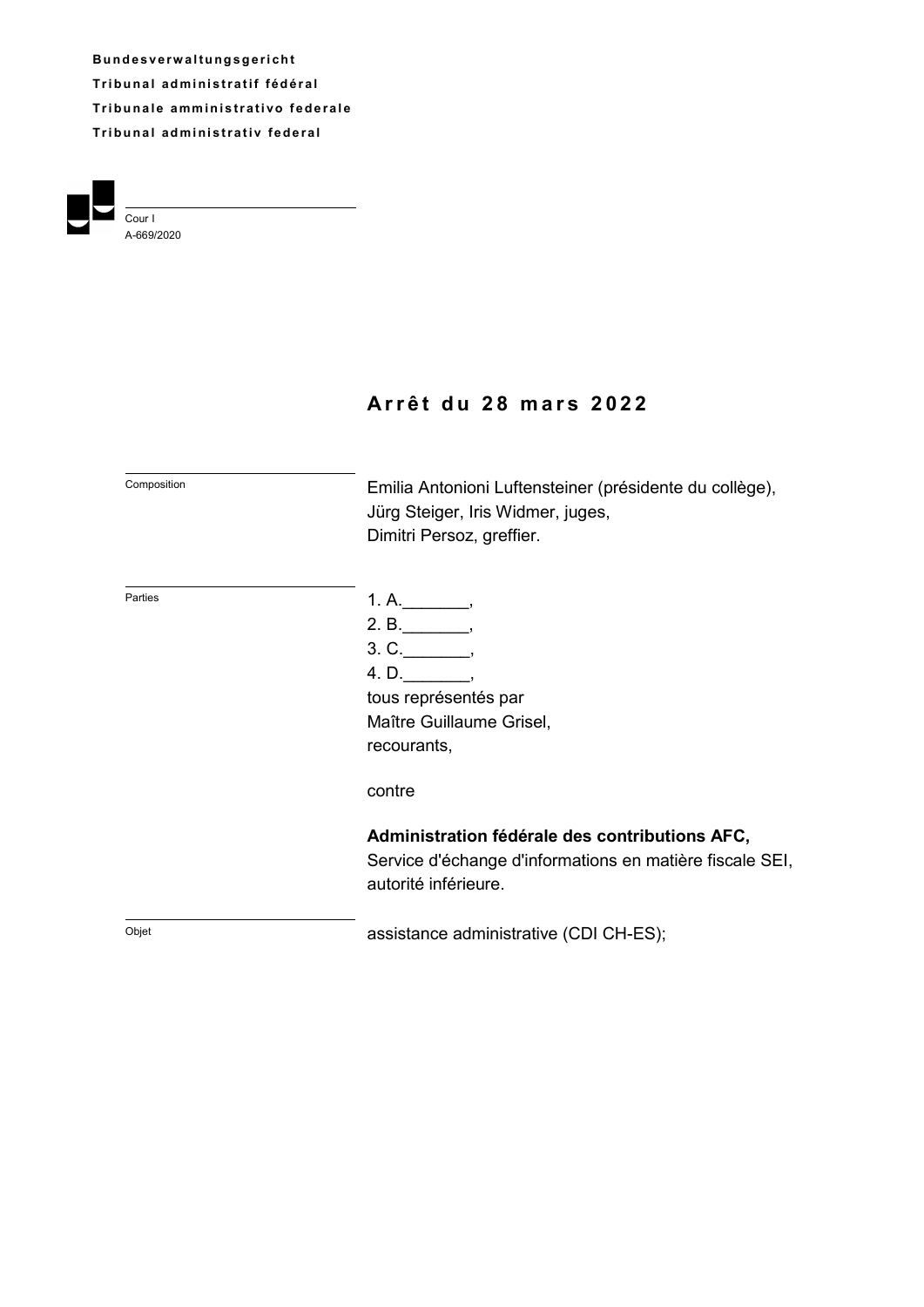### **Faits :**

# **A.**

Les autorités compétentes espagnoles (ci-après : l'autorité requérante ou l'autorité fiscale espagnole) ont adressé plusieurs demandes d'assistance administrative, datées des (…) complétées par un courrier du (…), à l'Administration fédérale des contributions (ci-après ; l'autorité inférieure ou l'AFC). Lesdites demandes sont fondées sur l'art. 25<sup>bis</sup> de la Convention du 26 avril 1966 entre la Confédération suisse et l'Espagne en vue d'éviter les doubles impositions en matière d'impôts sur le revenu et sur la fortune (ciaprès : CDI CH-ES, RS 0.672.933.21).

**A.a** Dans ses requêtes du (…), l'autorité fiscale espagnole a indiqué procéder à l'examen de la situation fiscale de Madame E.\_\_\_\_\_\_\_ ainsi que de Monsieur F. \_\_\_\_\_\_\_\_. En effet, l'autorité requérante a expliqué en substance qu'elle avait de sérieux doutes quant à la résidence fiscale suisse de Madame E. \_\_\_\_\_\_\_\_ ainsi que de Monsieur F. \_\_\_\_\_\_\_.et qu'elle disposait d'éléments tendant à établir une résidence fiscale espagnole.

**A.b** Afin d'évaluer la situation fiscale de Madame E. et en vue d'effectuer sa correcte taxation, l'autorité requérante a demandé à l'AFC ce qui suit.

1. Copies of tax returns submitted to the relevant tax authorities, either as a resident or as non-resident. Details of any taxes paid in Switzerland by Mrs. E.\_\_\_\_\_\_\_ and details of the sources of income declared.

2. If Mrs. E.\_\_\_\_\_\_\_ were regarded as a resident in Switzerland, please provide us with the relevant grounds and supporting documents to consider her as a resident in Switzerland for tax purposes. Please mention whether Mrs. E.\_\_\_\_\_\_\_ is obliged to pay taxes in Switzerland for her worldwide income and wealth.

3. Where appropriate, identification of assets (real estate, vehicles, boats, yachts, works of art, paintings, etc.) owned by Mrs. E.\_\_\_\_\_\_\_ in Switzerland. Details of the habitual housing.

4. Identification of entities where Mrs. E. is registered as director, shareholder, partner, member of the Board of Management or beneficial owner. lf any, please provide us with the Financial Statements submitted by the entities.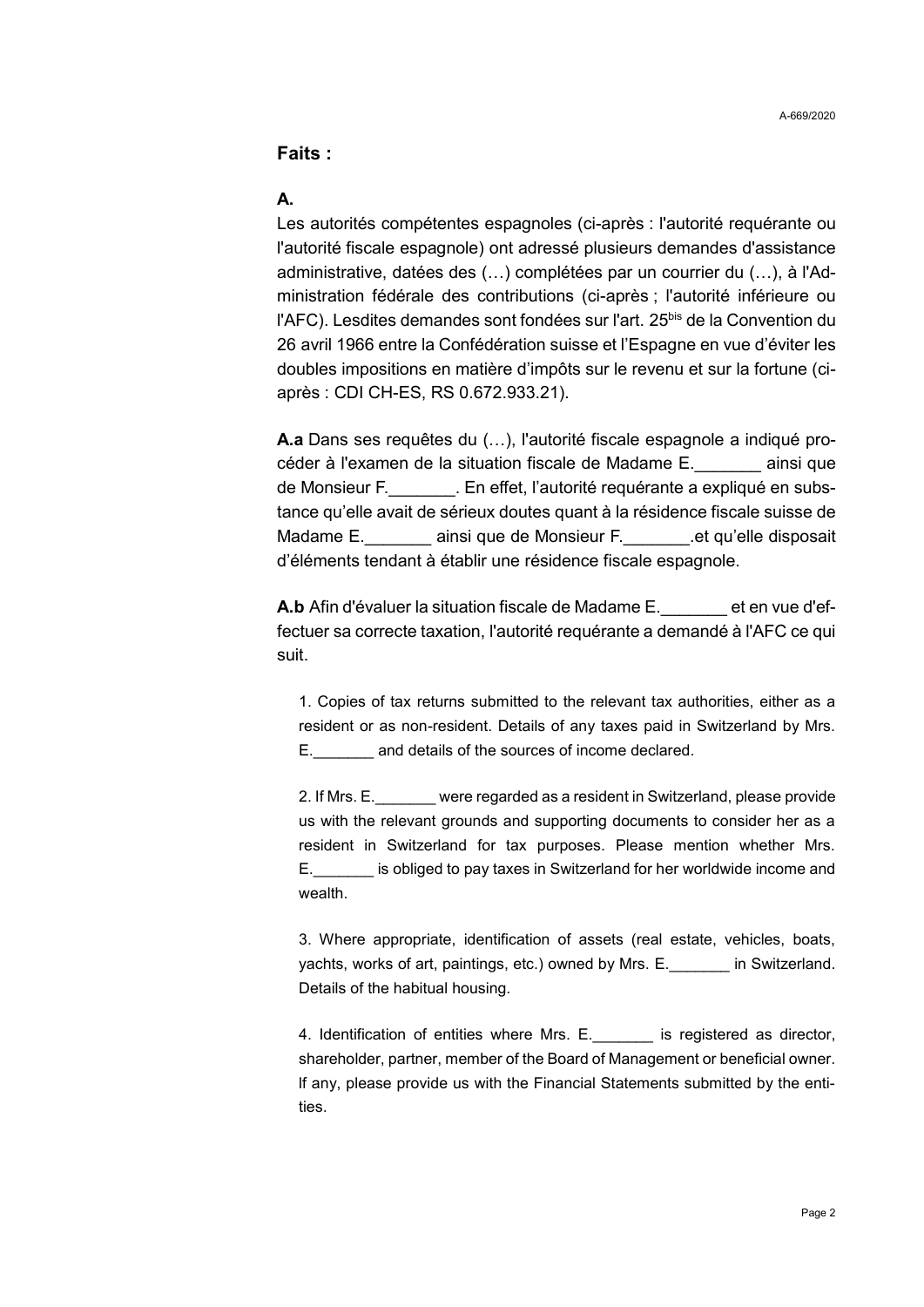5. Details of any income obtained by E.\_\_\_\_\_\_\_ and the relevant withholding taxes. Particularly, please provide us with information about dividends paid to  $Mrs. E.$ 

Dans une seconde requête datée du même jour, l'autorité fiscale espagnole a demandé à l'AFC les renseignements complémentaires suivants :

As regards G.  $\qquad \qquad$ , we would be very grateful if you could provide us with the following information concerning Mrs. E.\_\_\_\_\_\_\_ related to the years 2013, 2014, 2015 and 2016:

Regarding debit/credit card number (...) issued by G.

1) Identification of the individual holder of the mention debit/credit card.

2) Identification of the relevant bank accounts linked to the above mentioned debit/credit cards.

3) Movements of the mention debit/credit card.

4) Movements of the bank account associated to the mentioned debit/credit card.

Where appropriate,

1) Identification of other debit/credit cards.

2) Identification of other bank accounts.

3) Movements of the other bank accounts.

4) Movements of the other debit/credit cards.

5) Account balances of the other bank accounts on 01/01/2013, 31/12/2013, 31/12/2014, 31/12/2015 and 31/12/2016

6) Financial investments, deposits, Securities,

7) Loan Contracts. Please provide us with copy.

**A.c** Dans sa demande du (…), afin d'évaluer la situation fiscale de Monsieur F.\_\_\_\_\_\_\_ et en vue d'effectuer sa correcte taxation, l'autorité requérante a demandé à l'AFC ce qui suit :

As regards G.  $\blacksquare$ , we would be very grateful if you could provide us with the following information concerning Mr. F.\_\_\_\_\_\_\_ related to the years 2013, 2014, 2015 and 2016: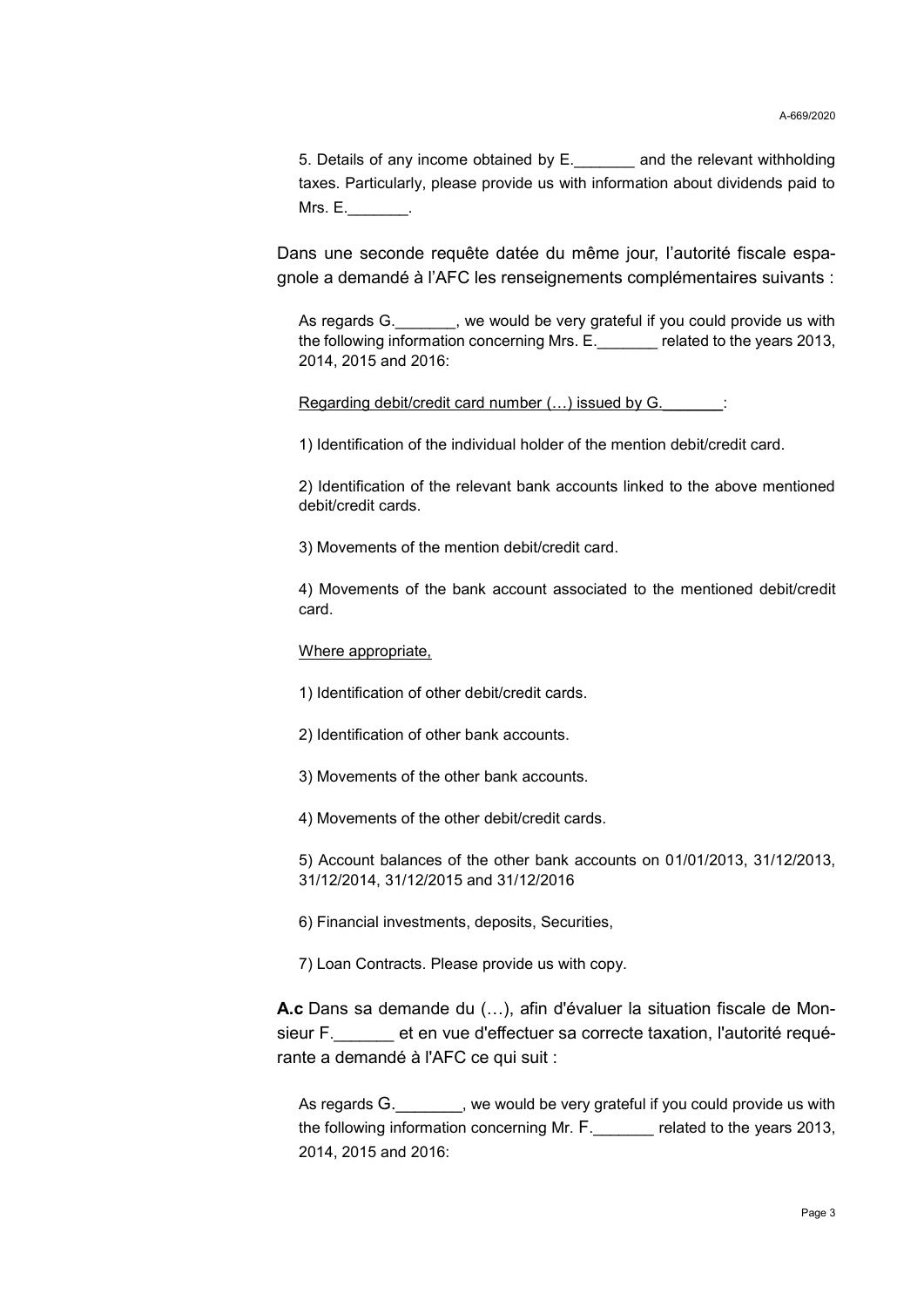#### Regarding the following debit/credit cards issued by G. \_\_\_\_\_\_:

 $(\ldots)$ 

1) Identification of the individual holder of the mention debit/credit cards.

2) Identification of the relevant bank accounts linked to the above mentioned debit/credit cards.

3) Movements of the mention debit/credit cards.

4) Movements of the bank accounts associated to the mentioned debit/credit cards.

#### Where appropriate,

1) Identification of other debit/credit cards.

2) Identification of other bank accounts.

3) Movements of the other bank accounts.

4) Movements of the other debit/credit cards.

5) Account balances of the other bank accounts on 01/01/2013, 31/12/2013, 31/12/2014, 31/12/2015 and 31/12/2016

6) Financial investments, deposits, securities,

7) Loan contracts. Please provide us with a copy.

Dans une deuxième requête datée du même jour, l'autorité fiscal espagnole a demandé à l'AFC les renseignements complémentaires suivant :

As regards H. \_\_\_\_\_\_\_, we would be very grateful if you could provide us with the following information concerning Mr. F.\_\_\_\_\_\_\_ related to the years 2013, 2014, 2015 and 2016:

Regarding the following bank accounts:

 $(\ldots)$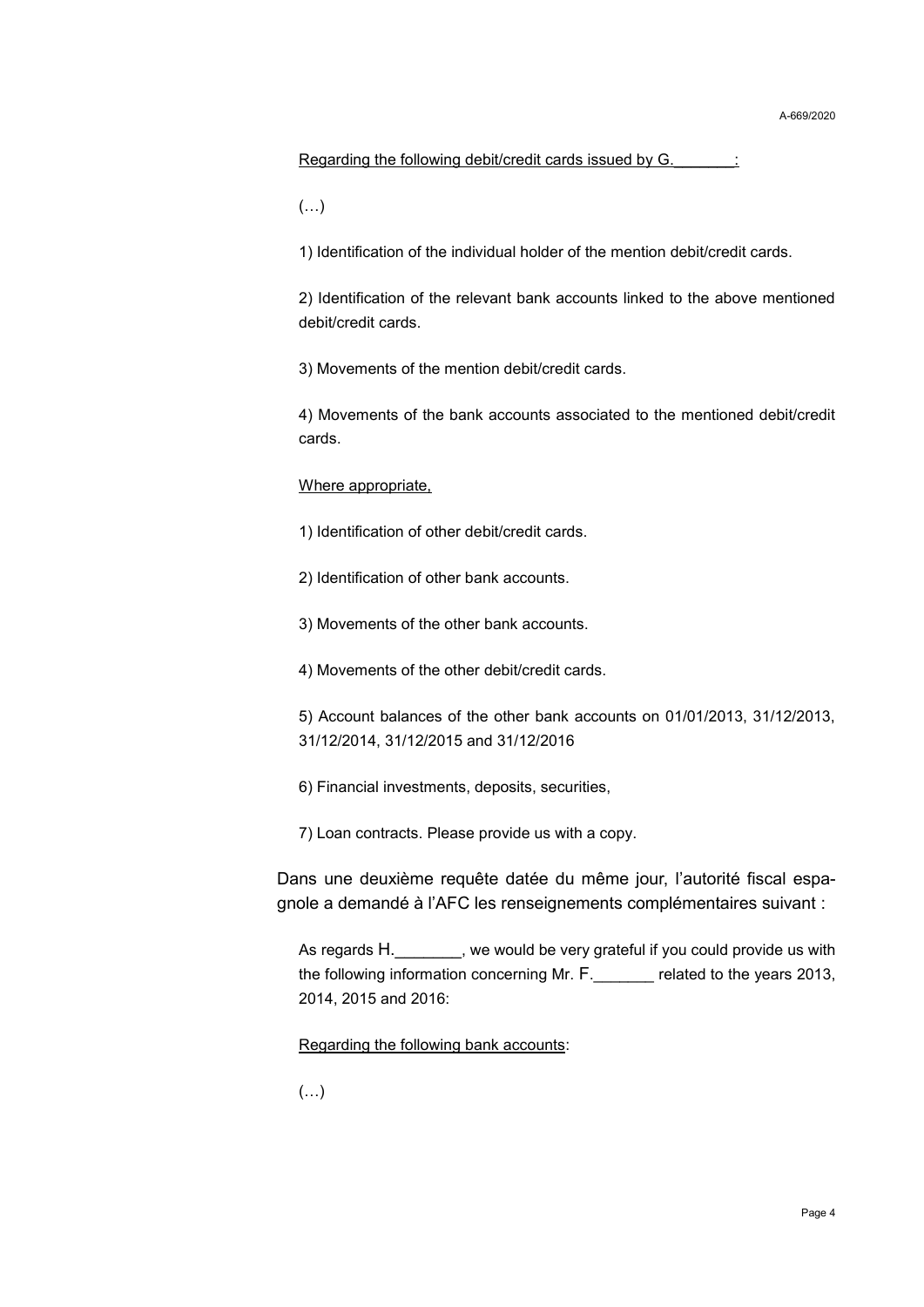1) Identification of the holders, authorized person and ultimate beneficial owners of the mention bank accounts.

2) Movements of the mentioned bank accounts.

3) Identification and movements of the debit/credit cards associated to the mentioned bank accounts. Please identify the holder card.

4) Accounts balances on 01/01/2013, 31/12/2013, 31/12/2014, 31/12/2015 and 31/12/2016.

Where appropriate

1) Identification of other bank accounts in which Mr. F.\_\_\_\_\_\_\_ is holder, authorized or ultimate beneficial owner.

2) Movements of the other bank accounts.

3) Movements of the other debit/credit cards associated.

4) Account balances of the other bank accounts on 01/01/2013, 31/12/2013, 31/12/2014, 31/12/2015 and 31/12/2016.

5) Financial Investments, deposits, securities,… [rect.]

6) Loan contracts. Please provide us with a copy.

Dans une troisième requête datée du même jour, l'autorité fiscal espagnole a demandé à l'AFC ce qui suit :

We would be very grateful if you could provide us with the following information concerning Mr. F.\_\_\_\_\_\_\_ related to the years 2013, 2014, 2015 and 2016:

1. Copies of tax returns submitted to the relevant tax authorities, either as a resident or as non-resident. Details of any taxes paid in Switzerland by Mr. F.\_\_\_\_\_\_\_, and details of the sources of income declared.

2. If Mr. F. were regarded as a resident in Switzerland, please provide us with the relevant grounds and supporting documents to consider him as a resident in Switzerland for tax purposes. Please mention whether Mr. F.\_\_\_\_\_\_\_ is obliged to pay taxes in Switzerland for his worldwide income and wealth.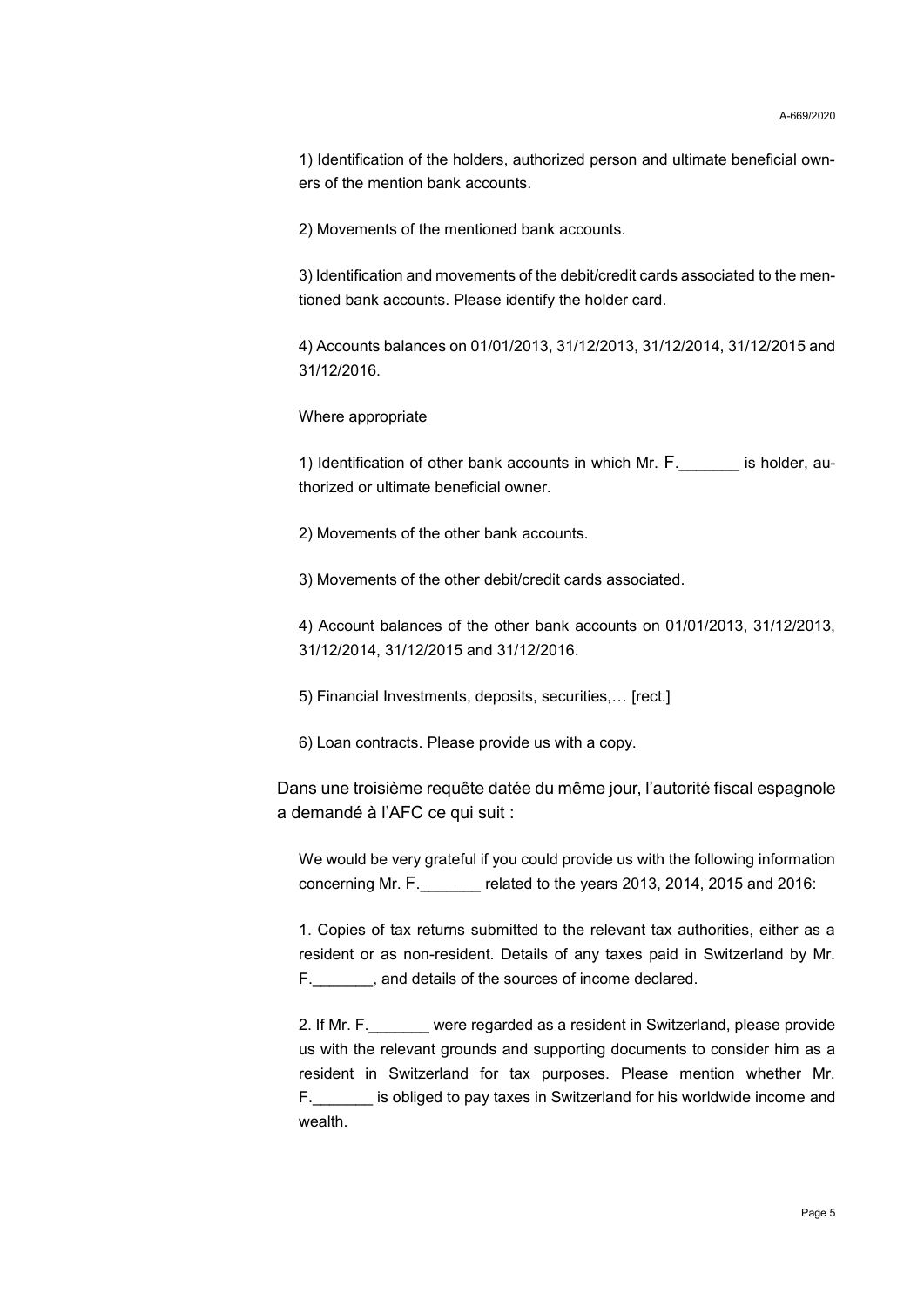3. Where appropriate, identification of assets (real estate, vehicles, boats, yachts, works of art, paintings, etc.) owned by Mr. F.\_\_\_\_\_\_\_ in Switzerland. Details of the habitual housing.

4. Identification of entities where Mr. F. is registered as director, shareholder, partner, member of the Board of Management or beneficial owner. If any, please provide us with the Financial Statements submitted by the entities.

5. Details of any income obtained by Mr. F. and the relevant withholding taxes. Particularly, please provide us with information about dividends paid to Mr. F.\_\_\_\_\_\_\_.

### **B.**

Par ordonnances de production séparées des 22 août et 27 août 2018, l'AFC a demandé à la banque G. , à l'Administration fiscale du Canton (...), à la banque H. et à Monsieur F. et de produire les documents et renseignements requis par la demande d'assistance administrative.

**B.a** Par courriers des 3, 4 et 7 septembre 2018 adressés à l'AFC, soit dans le délai imparti, la banque G. et la banque H. ont fourni les informations requises par la demande d'assistance administrative. L'Administration fiscale du Canton (...) a quant à elle fourni les informations requises hors délai, par courrier du 12 septembre reçu par l'AFC le 20 septembre. Monsieur F. **Letter a transmis les informations requises le 17** septembre, soit dans un délai supplémentaire consenti par l'AFC.

**B.b** Par ordonnance de production du 5 octobre 2018, l'AFC a demandé à la banque I. et de produire, les documents et renseignements requis par la demande d'assistance administrative.

**B.c** Une partie desdits documents ont été transmis à l'AFC par courriers des 11 et 18 octobre 2018 de la banque I.\_\_\_\_\_\_\_.

### **C.**

Par requête complémentaire du (...) au sujet de Madame E. l'autorité requérante a indiqué que cette dernière avait transféré certains de ses avoirs auprès de la banque H.\_\_\_\_\_\_\_ et a requis l'entraide administrative au sujet du compte bancaire (…).

### **D.**

Par courrier du 21 novembre 2018, adressé à l'AFC, Maître Maximilien de Ridder a indiqué, procurations à l'appui, représenter la société J.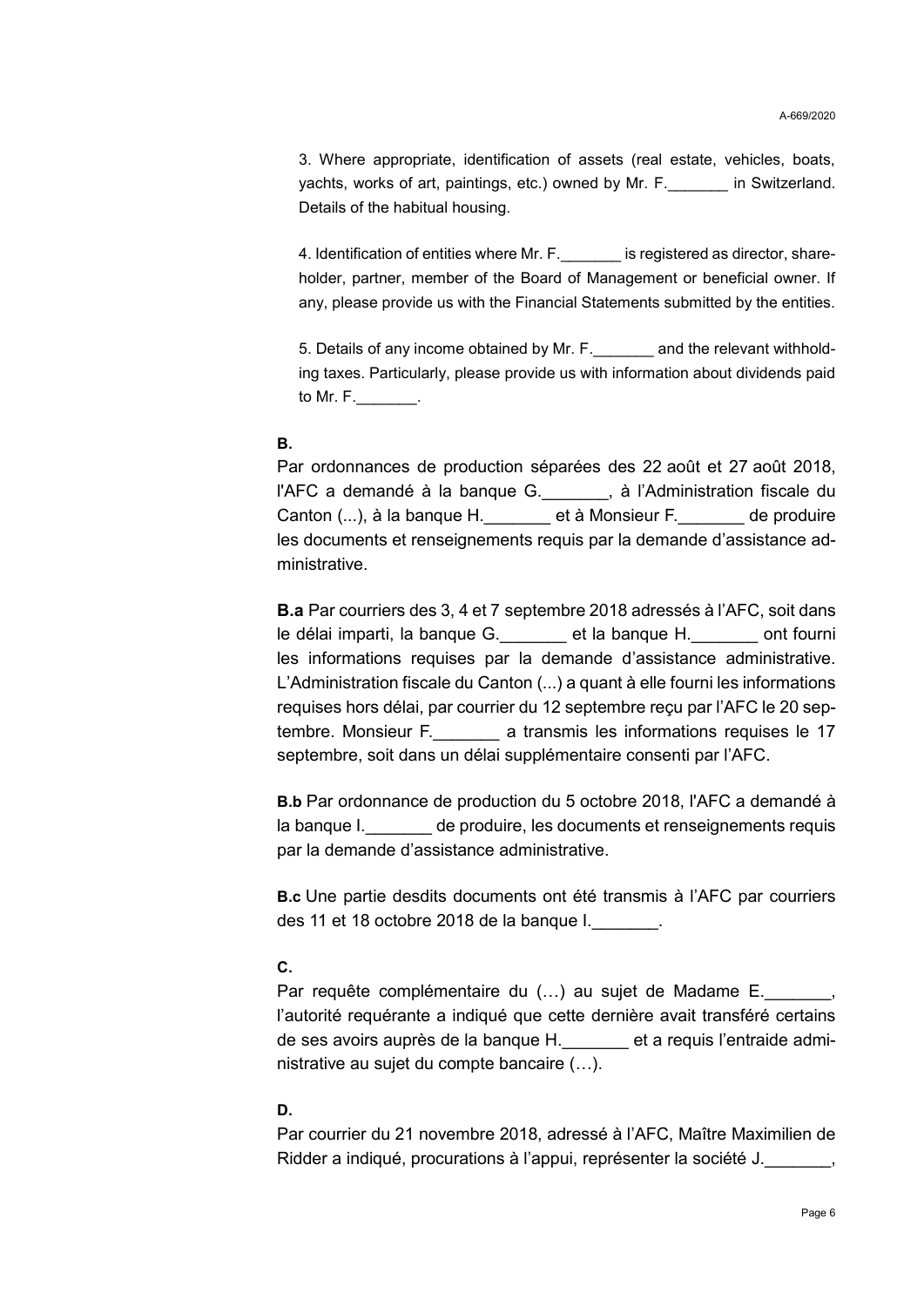en qualité de Trustee du A.\_\_\_\_\_\_\_ et du B.\_\_\_\_\_\_\_, ainsi que les sociétés  $C.$   $, et D.$   $.$ 

### **E.**

Par requêtes complémentaires du 13 février 2019, complétées par courriels du 7 mars 2019, l'autorité fiscale espagnole a indiqué que Madame E. et Monsieur F. **Nonsieur F. Aussient transférés certains de leurs** avoirs auprès de la banque I.\_\_\_\_\_\_\_ et a requis l'entraide administrative au sujet du compte bancaire n. (…).

#### **F.**

Par ailleurs, ces différentes demandes d'assistance administrative précisent toutes :

a) All information obtained through the request will be treated confidentially and used solely for those purposes set out in the agreement that constitutes the basis for this request;

b) The request is in line with the laws and administrative practices of the authority in charge and the agreement which forms the basis for this request;

c) In similar circumstances, the information would be available if our own laws and administrative practices applied:

d) All possibilities concerning procurement of information within one's own legal jurisdiction have been exhausted except for those which would have involved a disproportionate effort.

### **G.**

Par courrier du 5 mars 2019, l'AFC a indiqué les informations qu'elle envisageait de transmettre à l'autorité fiscale espagnole, accompagnées des documents utiles et a imparti un délai de 10 jours aux intéressés pour prendre position par écrit.

**G.a** Les informations en question font nommément référence au A. A. au B. A. à C. et à D. ainsi qu'à des comptes bancaires détenus par ces derniers.

**G.b** J. \_\_\_\_\_\_\_ est une société avant son siège en (...). Cette société est le trustee du B. eainsi que du A.

**G.c** C. est une société ayant son siège au (...). Son capital-social a servi d'apport au A.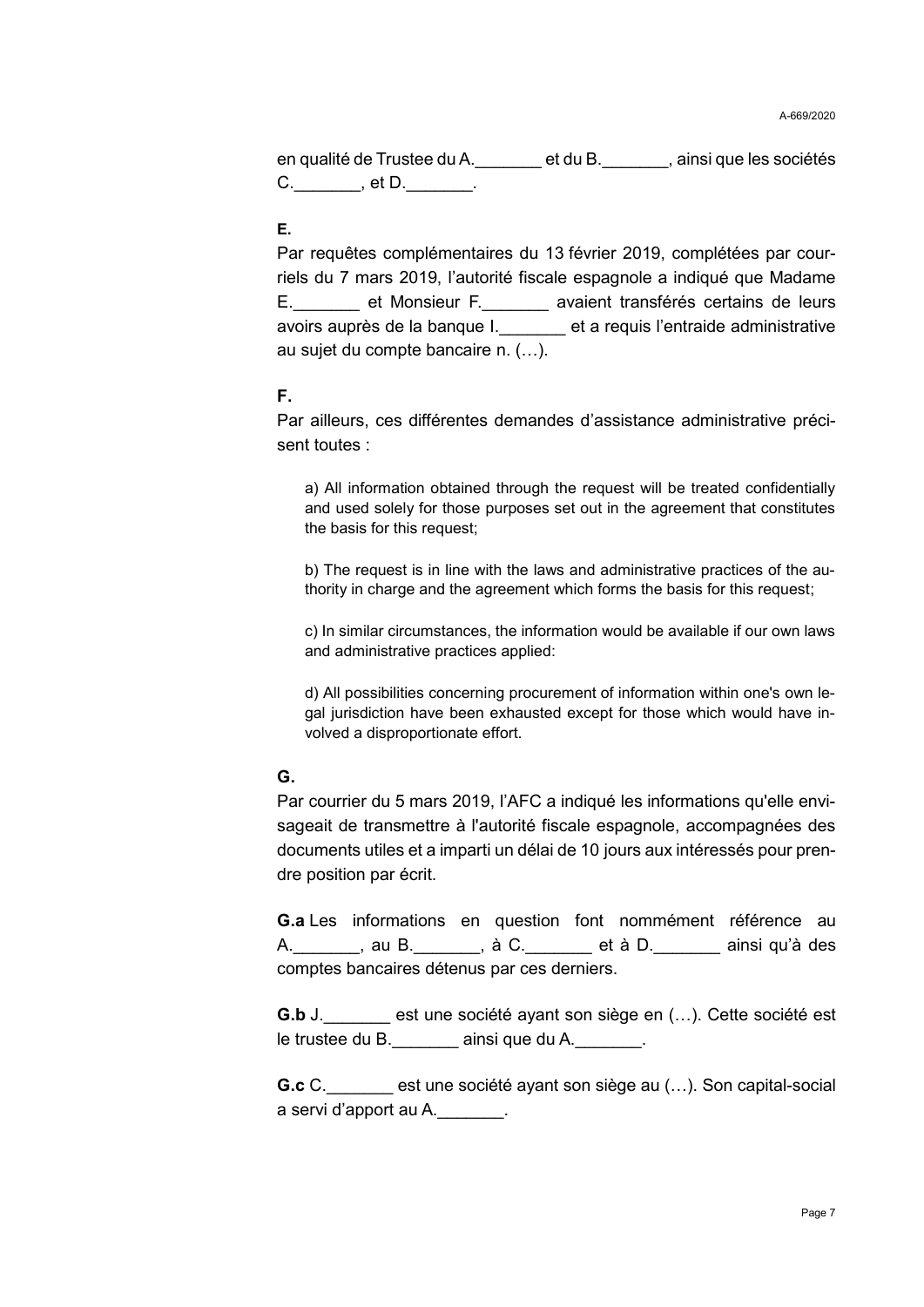**G.d** D.\_\_\_\_\_\_\_ est société ayant son siège au (…). Son capital-social a servi d'apport au B.

### **H.**

Par ordonnance de production du 29 juillet 2019, l'AFC a demandé à la banque I. de fournir les dates d'ouverture et de fermeture des relations bancaires ouvertes auprès de cette dernière ainsi que les documents bancaires manquants.

### **I.**

I. a donné suite, le 31 juillet 2019, à la demande précitée.

#### **J.**

Par courrier du 21 août 2019, l'AFC a notifié la nouvelle teneur des informations qu'elle envisageait de transmettre à l'autorité requérante et a imparti un délai de 10 jours aux intéressés pour prendre position par écrit.

#### **K.**

Par décision finale du 31 décembre 2019, l'AFC a accordé l'assistance administrative à l'autorité requérante pour les renseignements transmis par la banque G.\_\_\_\_\_\_\_, la banque I.\_\_\_\_\_\_\_, la banque H.\_\_\_\_\_\_\_, l'Administration fiscale du Canton (...) ainsi que par Monsieur F. et Madame E.\_\_\_\_\_\_\_ pour la période du (…) 2013 au (…) 2016.

### **L.**

Par acte du 4 février 2020, la société J. en qualité de trustee du A. (ci-après : le recourant 1), la société J. en qualité de trustee de B.\_\_\_\_\_\_\_ (ci-après : le recourant 2), C.\_\_\_\_\_\_\_ (ci-après : le recourant 3), et D. <br>(ci-après le recourant 4, ci-après et tous ensemble : les recourants), agissant par l'intermédiaire de Maître Guillaume Grisel, mandataire, ont interjeté un recours par devant le Tribunal administratif fédéral (ci-après : le TAF ou le Tribunal) à l'encontre de la décision finale de l'AFC du 31 décembre 2019. Par ce recours, les recourants ont conclu, sous suite de frais et dépens, à titre préalable, à la recevabilité du recours ainsi qu'à l'anonymisation des noms des recourants et de toutes les autres personnes concernées par la présente procédure ; et principalement, à l'annulation partielle, au sens de leurs conclusions, de la décision finale de l'AFC du 31 décembre 2019 (ci-après la décision attaquée, la décision querellée ou la décision finale), soit au retrait de tous les documents relatifs aux comptes bancaires détenus par les recourants et de toute référence aux recourants et aux comptes concernés dans les informations dont la transmission est envisagée. A titre subsidiaire, les recourants ont conclu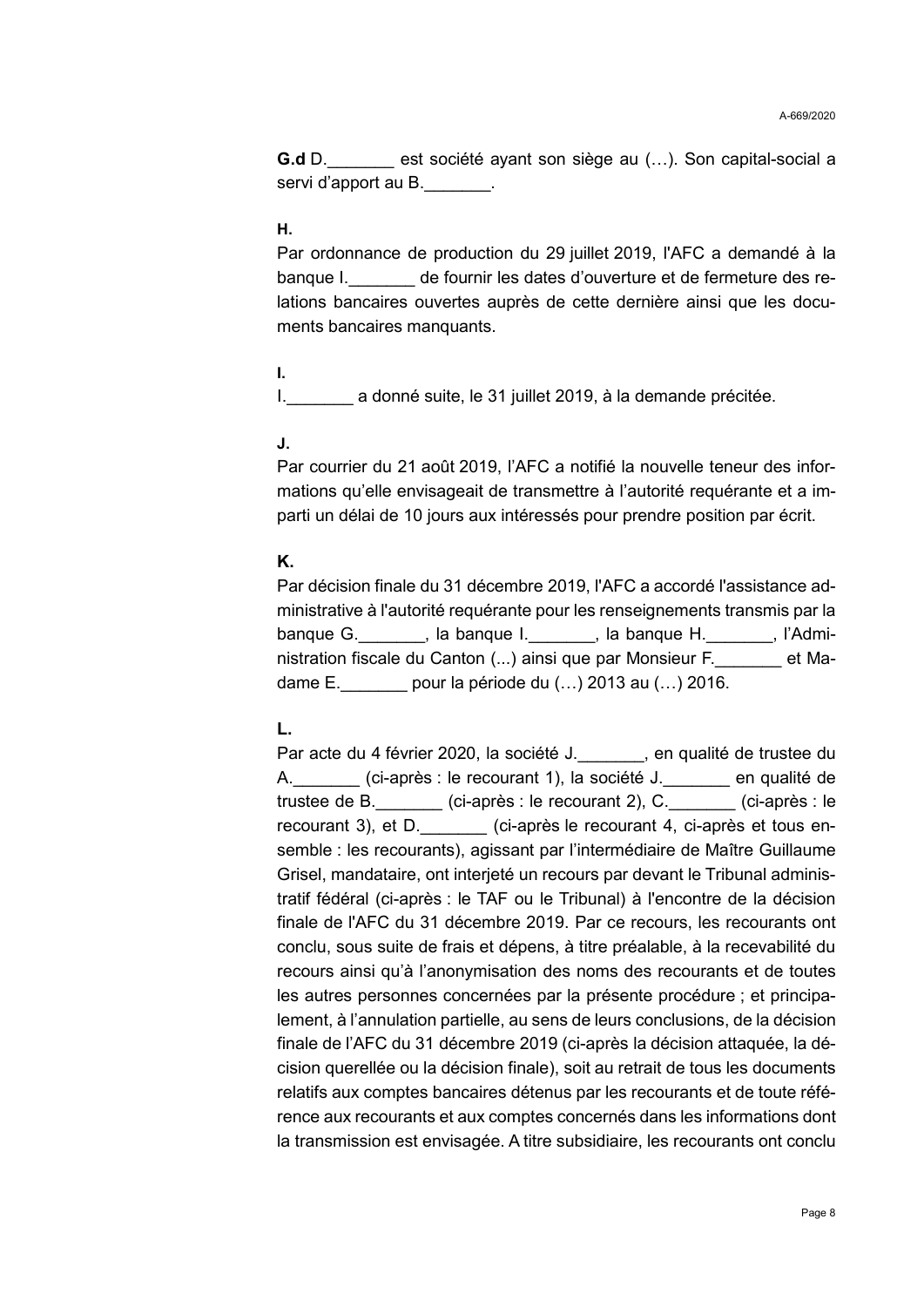à l'anonymisation des documents les concernant dont la transmission est prévue à l'autorité requérante. Finalement, les recourants concluent encore à l'anonymisation du présent arrêt.

**L.a** Par décision incidente du 7 février 2020, le Tribunal a invité Maître Guillaume Grisel à produire des procurations justifiant son pouvoir de représentation des recourants 3 et 4.

**L.b** Par écriture du 24 février 2020, soit dans le délai imparti, Maître Guillaume Grisel a fourni, les documents justifiant son pouvoir de mandataire à l'égard des recourants 3 et 4.

### **M.**

Dans sa réponse du 1<sup>er</sup> avril 2020 adressée au Tribunal, l'AFC a conclu, sous suite de frais et dépens, à l'irrecevabilité du recours.

Pour autant que de besoin, les autres faits et les arguments des parties seront repris dans les considérants en droit ci-après.

#### **Droit :**

### **1.**

Sous réserve des exceptions prévues à l'art. 32 de la loi fédérale du 17 juin 2005 sur le Tribunal administratif fédéral (LTAF, RS 173.32) – non réalisées en l'espèce – ledit Tribunal connaît, selon l'art. 31 LTAF, des recours contre les décisions au sens de l'art. 5 de la loi fédérale du 20 décembre 1968 sur la procédure administrative (PA, RS 172.021), prises par l'AFC (art. 33 let. d LTAF, ainsi que les art. 5 al. 1 et 17 al. 3 de la loi fédérale du 28 septembre 2012 sur l'assistance administrative internationale en matière fiscale [Loi sur l'assistance administrative fiscale, LAAF, RS 651.1]).

**1.1** Pour ce qui concerne le droit interne, l'assistance administrative internationale en matière fiscale est actuellement régie par la LAAF, entrée en vigueur le 1<sup>er</sup> février 2013 (RO 2013 231, 239). Les dispositions dérogatoires de la convention applicable dans les cas d'espèces sont réservées (art. 1 al. 2 LAAF). Déposée le (…), la demande d'assistance litigieuse entre dans le champ d'application de cette loi (art. 24 LAAF a contrario). La procédure de recours est au demeurant soumise aux règles générales de la procédure fédérale, sous réserve de dispositions spécifiques de la LAAF (art. 19 al. 5 LAAF et 37 LTAF).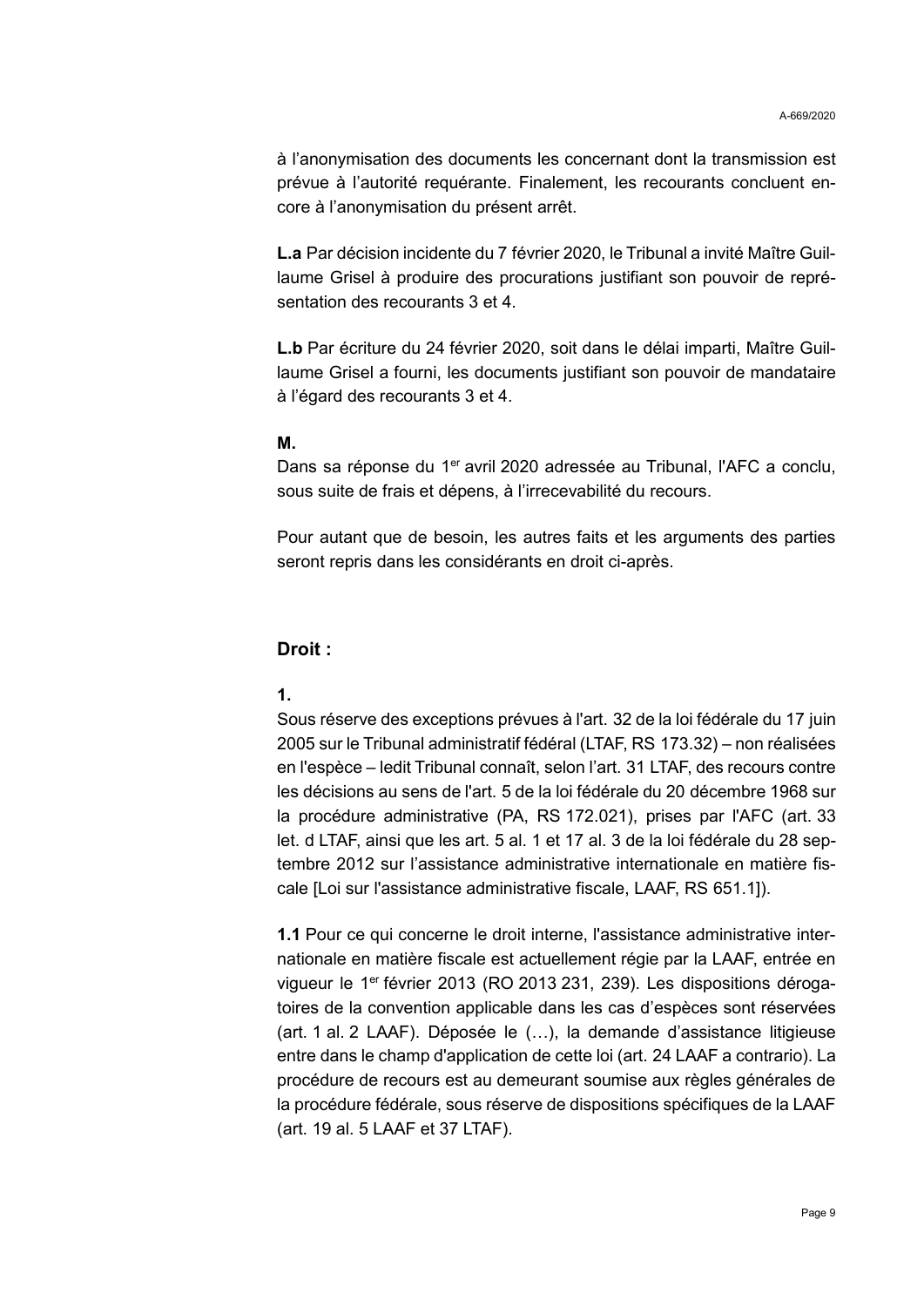**1.2** Le recours déposé répond aux exigences de forme et de fond de la procédure administrative (art. 50 al. 1 et 52 PA). L'art. 19 al. 2 LAAF confère la qualité pour recourir dans le cadre des procédures d'assistance administrative aux personnes qui remplissent les conditions de l'art. 48 PA. La qualité pour recourir des personnes qui ne sont pas des personnes concernées au sens de l'art. 3 let. a LAAF suppose l'existence d'un intérêt digne de protection qui n'existe que dans des situations très particulières (ATF 146 I 172 consid. 7.1.2 et 7.1.3).

**1.3** En l'espèce, l'AFC a désigné les recourants dans la décision finale en tant que personnes habilitées à recourir. Dans ces circonstances, il y a lieu de considérer que les recourants disposent d'un intérêt digne de protection à attaquer la décision litigieuse. Partant, elle dispose également de la qualité pour recourir (art. 48 PA et art. 19 al. 2 LAAF).

**1.4** Le recours a un effet suspensif ex lege (art. 19 al. 3 LAAF). L'éventuelle transmission de renseignements par l'AFC ne doit ainsi avoir lieu qu'une fois l'entrée en force de la décision de rejet du recours (FF 2010 241, 248 ; arrêt du TAF A-6266/2017 du 24 août 2018 consid. 1.3).

**1.5** Cela étant précisé, il y a lieu d'entrer en matière sur le recours.

### **2.**

**2.1** Les recourants peuvent invoquer la violation du droit fédéral, y compris l'excès ou l'abus du pouvoir d'appréciation, la constatation inexacte ou incomplète des faits pertinents ou l'inopportunité, sauf si une autorité cantonale a statué comme autorité de recours (art. 49 PA ; MO-SER/BEUSCH/KNEUBÜHLER, Prozessieren vor dem Bundesverwaltungsgericht, 2e éd., 2013, n°2.149 ; HÄFELIN/MÜLLER/UHLMANN, Allgemeines Verwaltungsrecht, 8e éd., 2020, n°1146 ss).

**2.2** Le Tribunal administratif fédéral dispose d'un plein pouvoir de cognition (art. 49 PA). Il constate les faits et applique le droit d'office (art. 62 al. 4 PA). Néanmoins, il se limite en principe aux griefs invoqués et n'examine les autres points que dans la mesure où les arguments des parties ou le dossier l'y incitent (ATF 122 V 157 consid. 1a ; 121 V 204 consid. 6c).

**2.3** Les recourants font valoir les griefs suivants. Ils invoquent, à titre principal, une violation du principe de la pertinence vraisemblable. En effet, la structure juridique du B.\_\_\_\_\_\_\_ ainsi que du A.\_\_\_\_\_\_\_, en tant que trusts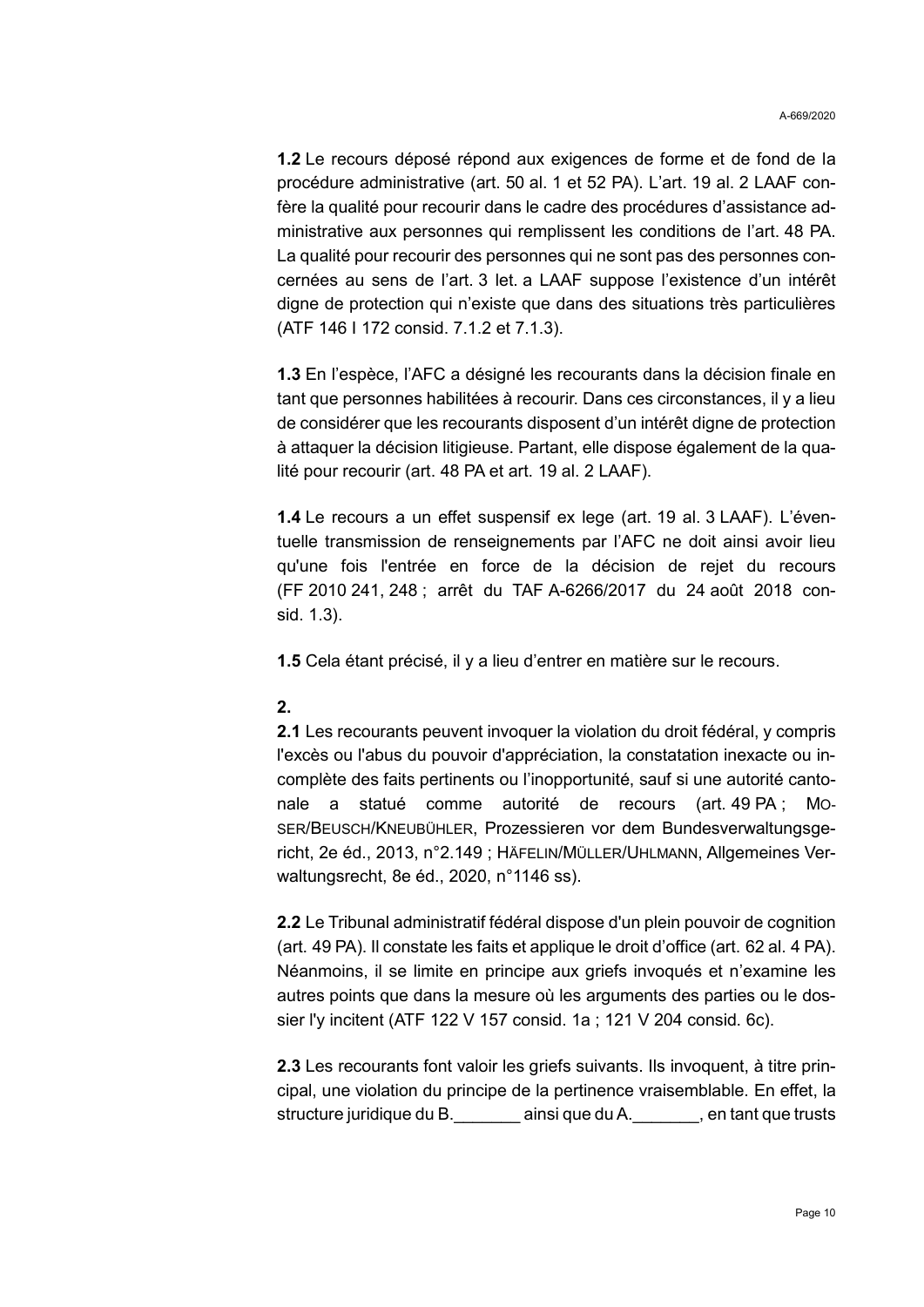discrétionnaires irrévocables, aurait pour conséquence que les informations bancaires y relatives ne pourraient être vraisemblablement pertinentes afin de déterminer la situation fiscale de Monsieur F. Madame E. \_\_\_\_\_\_\_\_. Subsidiairement, les recourants invoquent une violation du principe de la pertinence vraisemblable en lien avec le principe de proportionnalité. Ainsi, il appartiendrait à l'AFC d'anonymiser les noms des recourants dans les documents que cette dernière compte transmettre dans la mesure où ces informations ne seraient pas vraisemblablement pertinentes afin de déterminer la situation fiscale de Monsieur F. et Madame E.

**2.4** Le Tribunal examinera d'abord les dispositions légales applicables au cas d'espèce (consid. 3 ss infra). Les questions matérielles relatives au principe de la pertinence vraisemblable (consid. 4.5 ss infra) ainsi qu'au caviardage des informations à transmettre (consid. 4.6 infra) seront ensuite abordées.

#### **3.**

L'assistance administrative avec l'Espagne est actuellement régie par l'art. 25<sup>bis</sup> CDI CH-ES – largement calqué sur le Modèle de convention fiscale de l'OCDE concernant le revenu et la fortune (ci-après : MC OCDE) – et par le ch. IV du Protocole joint à la CDI CH-ES (publié également au RS 0.672.933.21, ci-après : Protocole CDI CH-ES). Ces dispositions ont été introduites par un protocole du 28 juin 2006 et sont en vigueur depuis le 1er juin 2007 (RO 2007 2199 ; FF 2006 7281). Elles ont ensuite été amendées par un protocole de modification du 27 juillet 2011, en vigueur depuis le 24 août 2013 (RO 2013 2367), en l'occurrence ses art. 9 et 12 (FF 2011 8391, 8397 s. ; arrêts du TAF A-2523/2015 du 9 avril 2018 consid. 4.1 ; A-6589/2016 du 6 mars 2018 consid. 4.1 ; A-3791/2017 du 5 janvier 2018 consid. 3 ; et A-4992/2016 du 29 novembre 2016 consid. 2).

**3.1** Les impôts auxquels s'applique la Convention sont notamment, en ce qui concerne l'Espagne, les impôts sur le revenu des personnes physiques (art. 2 al. 3 let. a [i] CDI CH-ES). Les modifications du 27 juillet 2011 s'appliquent aux demandes d'assistance qui portent sur des renseignements concernant l'année 2010 et les années suivantes (art. 13 ch. 2 let. [iii] du Protocole du 27 juillet 2011 ; arrêts du TAF A-1342/2019 du 2 septembre 2020 ; A-2523/2015 du 9 avril 2018 consid. 4.1 ; A-6589/2016 du 6 mars 2018 consid. 4.1 ; A-3791/2017 du 5 janvier 2018 consid. 3), de sorte que la présente affaire, qui porte sur les périodes fiscales du (…) 2013 au (…) 2016, est soumise aux règles en vigueur conformément à ces dernières modifications.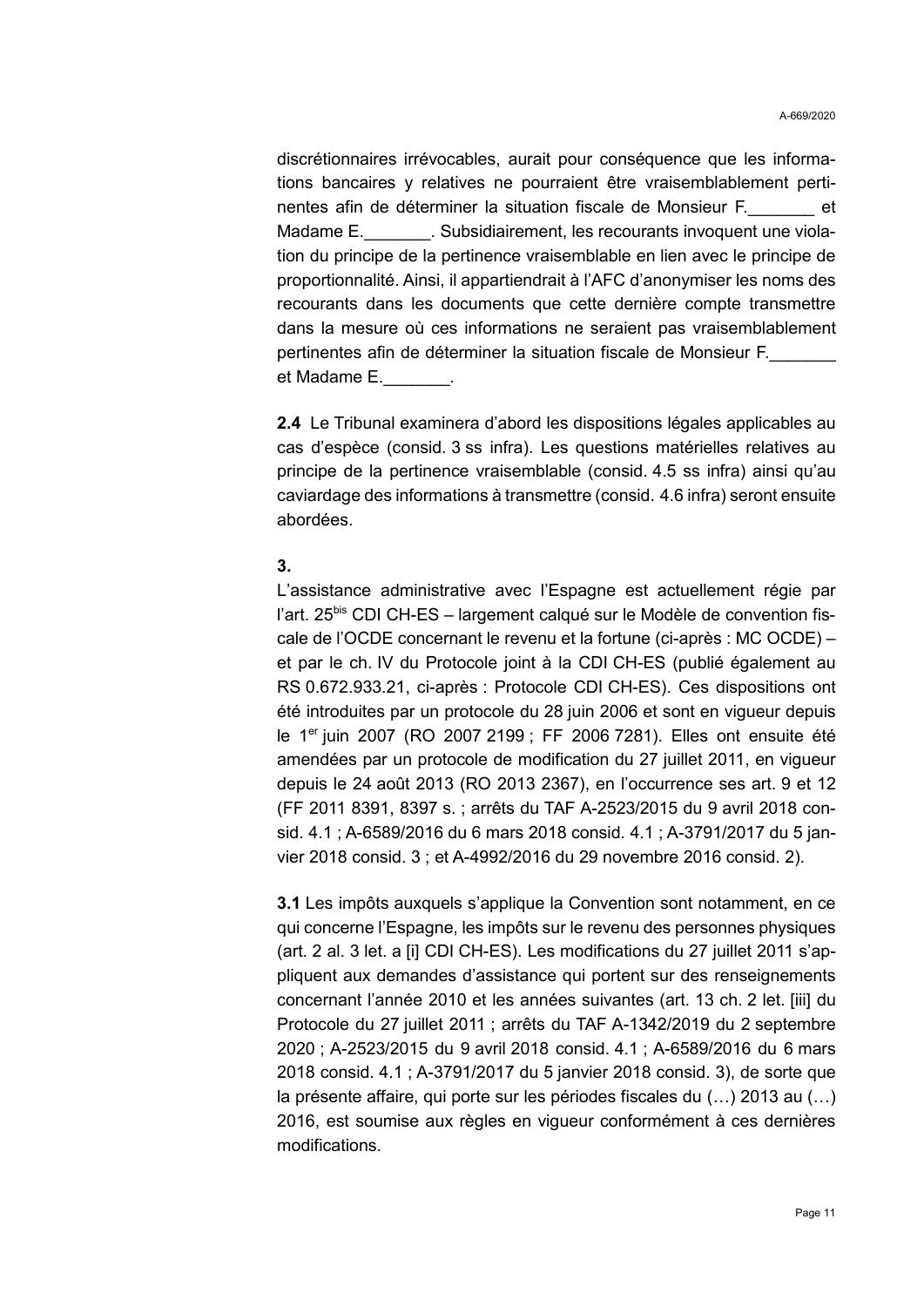#### **4.**

Aux termes de l'art. 25<sup>bis</sup> al. 1 CDI CH-ES, l'assistance doit être accordée à condition qu'elle porte sur des renseignements vraisemblablement pertinents pour l'application de la CDI ou la législation fiscale des Etats contractants (arrêt du TF 2C\_893/2015 du 16 février 2017 consid. 12.3 non publié in : ATF 143 II 202 ; arrêts du TAF A-4977/2016 du 13 février 2018 consid. 3.6.1 ; A-2321/2017 du 20 décembre 2017 consid. 3.6.1 et les références citées). La norme de la pertinence vraisemblable – clé de voûte de l'échange de renseignements (arrêts du TF 2C\_695/2017 du 29 octobre 2018 consid. 2.6 ; 2C\_1162/2016 du 4 octobre 2017 consid. 6.3 ; arrêt du TAF A–4819/2016 du 4 avril 2018 consid. 2.3.1) – a pour but d'assurer un échange de renseignements le plus large possible. Dans ce contexte, les limites posées à l'Etat requérant sont l'interdiction de la « pêche aux renseignements » ou celle de demander des renseignements manifestement impropres à faire progresser l'enquête fiscale ou sans rapport avec elle (ATF 144 II 206 consid. 4.2 ; arrêt du TF 2C\_387/2016 du 5 mars 2018 consid. 5.1). L'interdiction des « fishing expeditions » correspond au principe de proportionnalité (art. 5 al. 2 Cst.), auquel doit se conformer chaque demande d'assistance administrative. Cela dit, il n'est pas attendu de l'Etat requérant que chacune de ses questions conduise nécessairement à une recherche fructueuse correspondante (arrêt du TAF A-3703/2019 du 23 avril 2020 consid. 2.5 et les références citées). Cette condition est réputée réalisée si, au moment où la demande d'assistance administrative est formulée, il existe une possibilité raisonnable que les renseignements demandés se révéleront pertinents. En revanche, peu importe qu'une fois fournis, il s'avère que l'information demandée soit finalement non pertinente (arrêt du TF 2C\_764/2018 du 7 juin 2019 consid. 5.1).

**4.1** Le rôle de l'Etat requis se limite à un contrôle de plausibilité ; il doit se contenter de vérifier l'existence d'un rapport entre l'état de fait décrit et les documents requis, étant précisé que l'Etat requérant est présumé agir de bonne foi (arrêt du TAF A-6266/2017 du 24 août 2018 consid. 2.3.2 ; [sur la condition de la bonne foi, cf. consid. 4.1 ss supra]). L'appréciation de la pertinence vraisemblable des informations demandées est ainsi en premier lieu du ressort de l'Etat requérant ; il n'incombe pas à l'Etat requis de refuser une demande ou la transmission des informations parce que cet Etat serait d'avis qu'elles manqueraient de pertinence pour l'enquête ou le contrôle sous-jacents (voir ATF 142 II 161 consid. 2.1.1, 2.1.4 et 2.4 [qui évoque en particulier une « répartition des rôles » entre l'Etat requérant et l'Etat requis] ; arrêts du TAF A-6266/2017 du 24 août 2018 consid. 2.3.2 ; A-5066/2016 du 17 mai 2018 consid. 2.3.2 ; A-4434/2016 du 18 janvier 2018 consid. 3.6.2).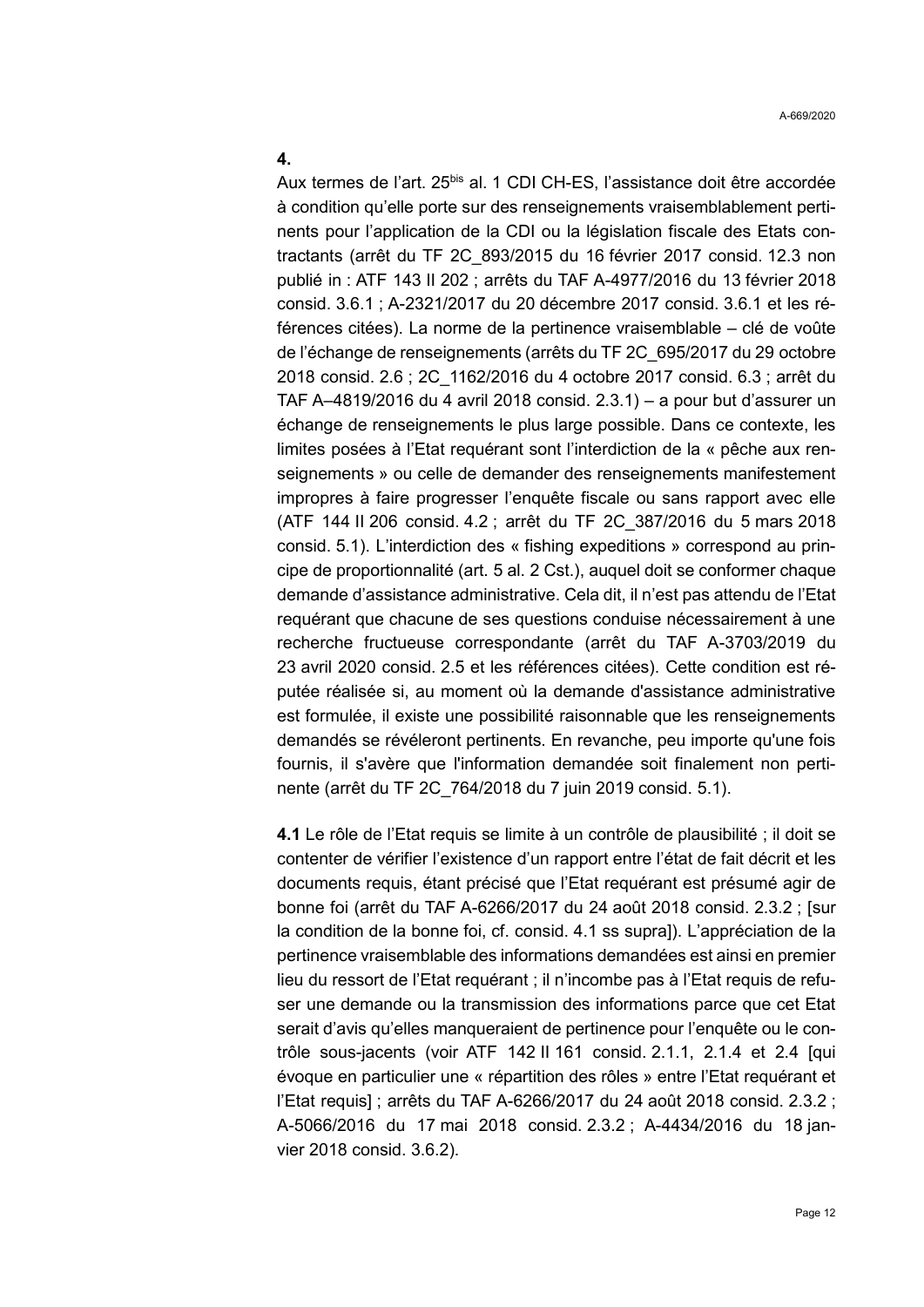**4.2** L'exigence de la pertinence vraisemblable ne représente donc pas un obstacle très important à la demande d'assistance administrative (ATF 143 II 185 consid. 3.3.2 ; 142 II 161 consid. 2.1.1 ; 139 II 404 consid. 7.2.2). Une fois que l'AFC a obtenu les documents qu'elle a sollicités auprès des détenteurs de renseignements, elle doit vérifier que les renseignements qu'ils contiennent remplissent la condition de la pertinence vraisemblable (ATF 143 II 185 consid. 3.3.2). C'est du reste ce qu'exprime aussi l'art. 17 al. 2 LAAF, qui prévoit que l'AFC ne transmet pas les renseignements qui ne sont vraisemblablement pas pertinents, mais qu'elle les extrait ou les rend anonymes.

**4.3** Sur le plan formel, le Protocole relatif à l'art. 25<sup>bis</sup> de la CDI CH-ES prévoit que la demande d'assistance doit indiquer : (a) l'identité de la personne faisant l'objet d'un contrôle ou d'une enquête ; (b) la période visée par la demande; (c) une description des renseignements demandés y compris de leur nature et de la forme selon laquelle l'Etat requérant désire recevoir les renseignements de l'Etat requis ; (d) l'objectif fiscal qui fonde la demande ; (e) dans la mesure où ils sont connus, les nom et adresse de toute personne dont il y a lieu de penser qu'elle est en possession des renseignements demandés.

**4.4** En lien avec cette liste d'indications sur le contenu de la demande, à fournir par l'Etat requérant dans le contexte des CDI (comparé avec l'art. 6 al. 2 LAAF qui est d'application subsidiaire), le Tribunal fédéral retient qu'elle est conçue de telle manière que si l'Etat requérant s'y conforme scrupuleusement, il est en principe censé fournir des informations qui devraient suffire à démontrer la pertinence vraisemblable de sa demande (ATF 142 II 161 consid. 2.1.4 ; arrêt du TAF A–6266/2017 du 24 août 2018 consid. 2.2).

#### **4.5**

**4.5.1** Les recourants font valoir que la structure juridique du B. ainsi que du A.\_\_\_\_\_\_\_, en tant que trusts discrétionnaires irrévocables, aurait pour conséquence que leurs informations bancaires, ainsi que celles relatives à leurs sociétés sous-jacentes, à savoir le recourant 3 et le recourant 4, ne pourraient être vraisemblablement pertinentes. En effet, Madame E.\_\_\_\_\_\_\_ ainsi que Monsieur F.\_\_\_\_\_\_\_, en tant que bénéficiaires de ces trusts discrétionnaires, n'auraient aucun droit ferme de requérir du trustee le paiement de revenus ou de parts de capital des trusts en question. Les bénéficiaires d'un trust discrétionnaire irrévocable n'ont ainsi qu'une expectative, soit une sorte d'intérêt futur et incertain qui se manifeste par l'exercice des prérogatives attribuées au trustee. De plus, Madame E.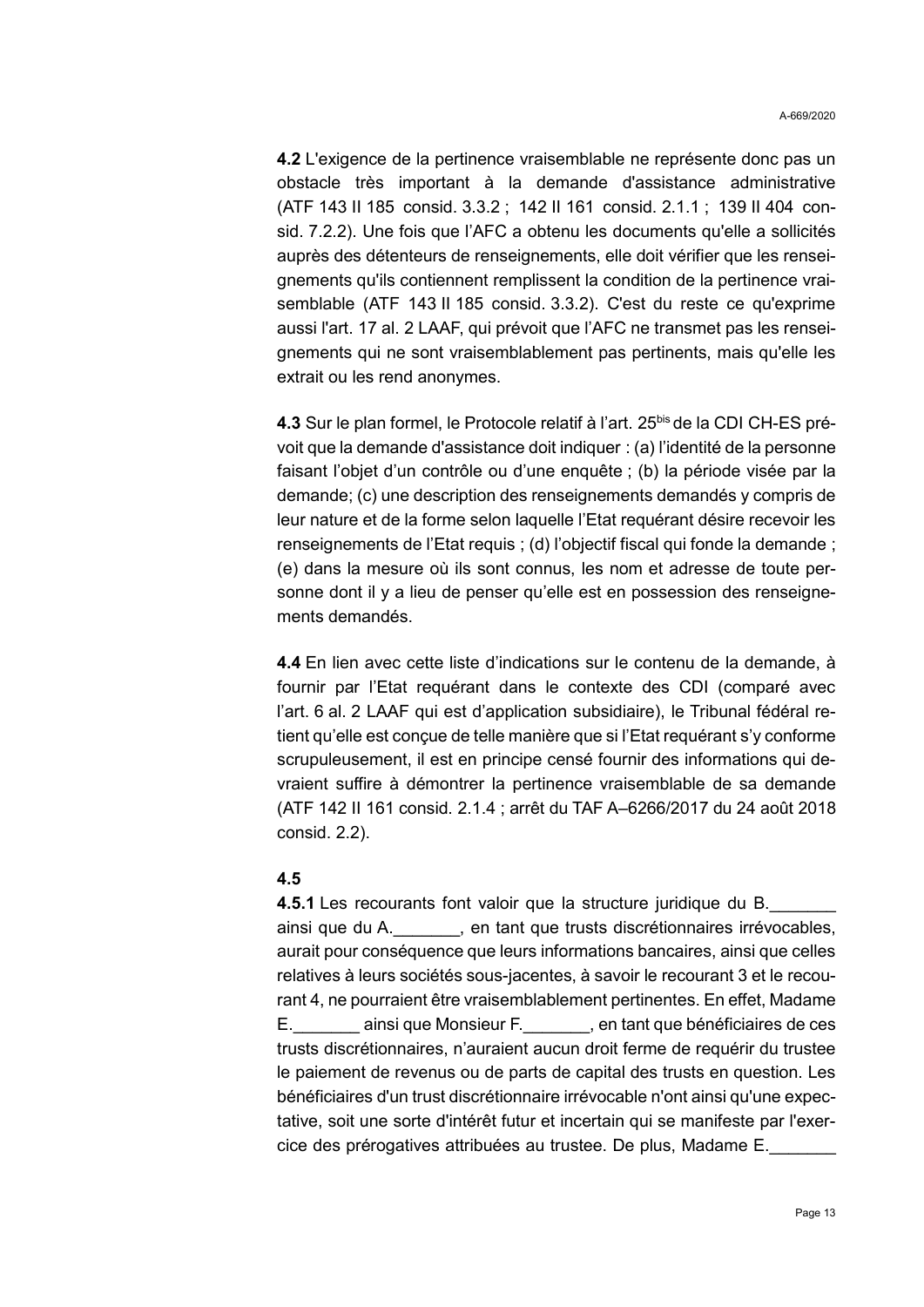et Monsieur F. **In primission aucun lien**, qu'il soit de nature économique, juridique ou familiale, avec la société constituante (settlor) des trusts ou leurs ayant-droit économiques. Partant, les liens entre les trusts, Madame E. et Monsieur F. seraient trop ténus pour que les informations bancaires relatives aux trusts puissent être vraisemblablement pertinents.

**4.5.2** Le TF a, dans un arrêt récent, précisé qu'il n'appartenait pas à l'AFC en tant qu'autorité requise, d'interpréter le droit fiscal étranger afin de déterminer le régime fiscal applicable à un trust dans le cadre du contrôle de la condition de la pertinence vraisemblable (arrêt du TF 2C\_936/2020 du 28 décembre 2021, consid. 5.5.3). Un tel grief doit, au contraire, être invoqué que dans le cadre de la procédure au fond dans l'Etat requérant (arrêt du TF 2C\_936/2020 du 28 décembre 2021, consid. 5.5.4). Il s'ensuit que la nature juridique d'un trust n'est pas en soi déterminante pour la question de la réalisation de la condition de la pertinence vraisemblable.

**4.5.3** Au regard de la jurisprudence du TF précitée, il n'est pas nécessaire de trancher la qualification des trusts en cause. En effet, cette qualification n'est en soit pas déterminante pour trancher la question de la réalisation de la condition de la pertinence vraisemblable. Pour le surplus, il apparaît que les informations requises sont constitutives du complexe de faits que l'autorité requérante cherche à éclaircir par sa demande. Ainsi, il existe une possibilité raisonnable que les renseignements demandés se révéleront pertinents. En revanche, peu importe qu'une fois fournis, il s'avère que l'information demandée soit finalement non pertinente (cf. consid. 4 ss supra). Il existe un rapport entre l'état de fait décrit et les documents requis. L'appréciation de la pertinence vraisemblable des informations demandées est ainsi en premier lieu du ressort de l'Espagne; il n'incombe pas aux autorités administratives et judiciaires suisses requises de refuser une demande ou la transmission des informations parce qu'elles seraient d'avis qu'elles manqueraient de pertinence pour l'enquête ou le contrôle sousjacents (cf. consid. 4.1 ss supra). Ainsi, la question d'une éventuelle imposition de Madame E. et de Monsieur F. et de it re de bénéficiaire d'un trust, en Espagne, relève de la compétence de l'autorité fiscale espagnole et n'a pas à être traitée par les autorités suisses dans la procédure d'assistance administrative (cf. consid. 4.1 ss supra). Pour cette raison, le Tribunal constate que les informations dont la transmission est envisagée, en lien avec les recourants, sont vraisemblablement pertinentes dans le cadre de la demande présentée à l'encontre des recourants.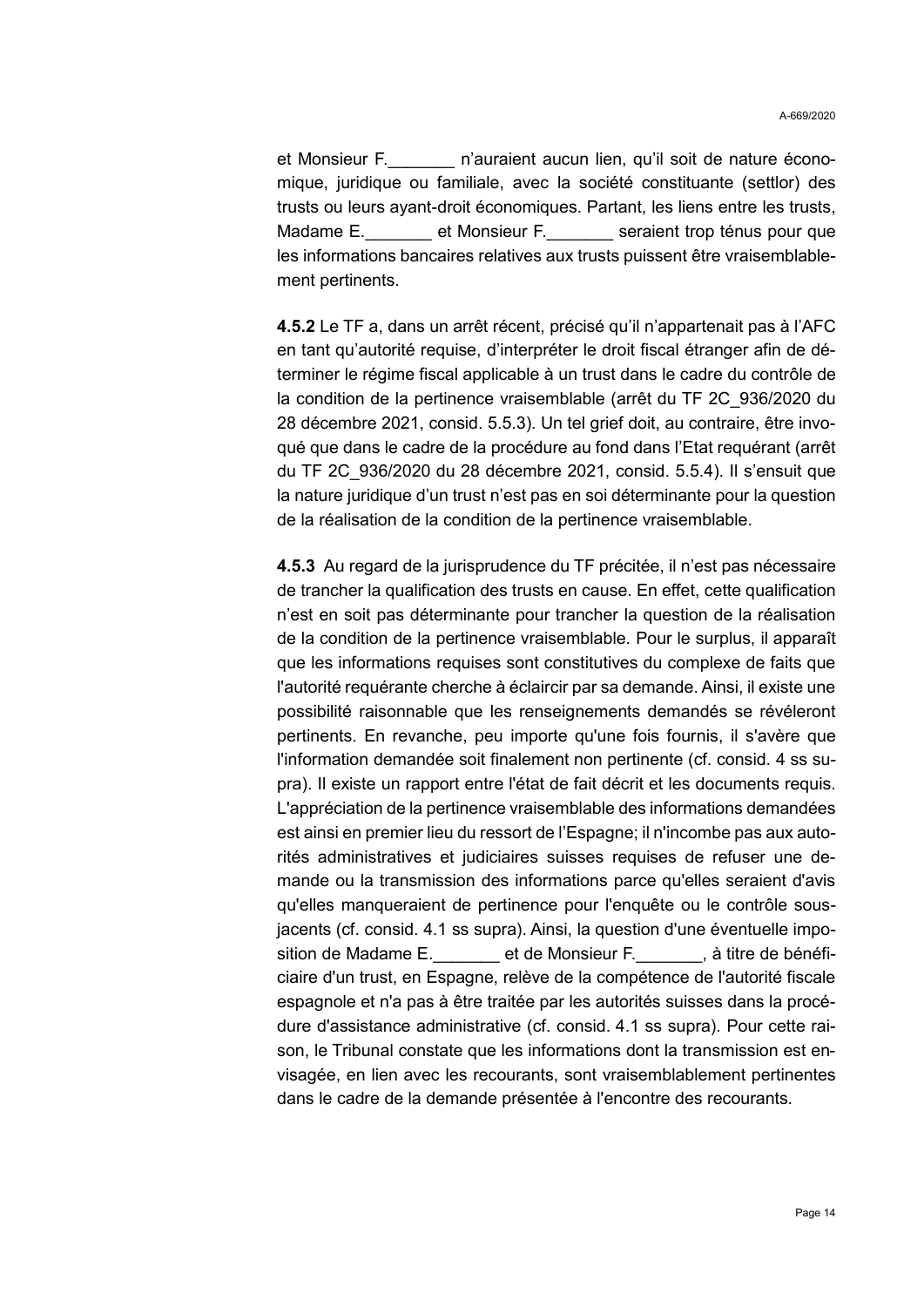**4.6** Les recourants font valoir, à titre subsidiaire, que les informations les concernant devraient être anonymisées au motif que les intérêts des recourants au respect de la vie privée et à la confidentialité de leurs informations bancaires seraient, sous l'angle de la proportionnalité, prépondérants face à l'intérêt de l'autorité espagnole à la transmission des informations non-caviardées, ce en particulier au regard du fait que les recourants ne font pas l'objet de la procédure d'entraide administrative en cause.

**4.7** Selon la jurisprudence, lorsque les renseignements demandés portent non seulement sur des personnes concernées au sens de l'art. 4 al. 3 LAAF, mais aussi sur des tiers non impliqués, il appartient à l'autorité saisie de procéder à une pesée des intérêts (cf. art. 5 al. 2 Cst). Cela signifie que l'Etat requis doit supprimer les indications relatives aux tiers non concernés lorsqu'elles sont le fruit d'un pur hasard, sans lien avec la situation et sans incidence sur la demande (par exemple le nom des employés de banque qui n'ont rien à voir avec la question fiscale motivant la demande). En revanche, l'art. 4 al. 3 LAAF ne saurait être compris comme imposant à l'autorité suisse de supprimer des indications qui concernent des tiers non concernés (qui figurent par exemple sur la liste de transactions relatives à un compte bancaire) lorsque leur suppression rendrait vide de sens la demande d'assistance administrative. Les tiers dont les noms apparaissent sur de tels documents sont au demeurant protégés par le principe de spécialité. A la clôture de la procédure, l'autorité requise doit en effet rappeler à l'autorité requérante les restrictions à l'utilisation des renseignements transmis et l'obligation de maintenir le secret (ATF 142 II 161 consid. 4.6.1 et les références citées).

**4.8** En règle générale, il n'appartient pas au Tribunal de céans de vérifier en détail quelles informations sont, ou non, à caviarder. Cette tâche revient à l'AFC en tant qu'autorité exécutant l'assistance administrative (art. 2 LAAF). En d'autres termes, le Tribunal, saisi d'un recours contre une décision finale de l'AFC, se limite à vérifier le respect des conditions de l'assistance administrative, sans devoir en principe analyser d'office l'ensemble des pièces du dossier, en particulier l'intégralité des documents, informations et renseignements litigieux visés par une éventuelle transmission à l'autorité requérante (cf. arrêt du TAF A–2523/2015 du 9 avril 2018 consid. 4.6.4 et 4.6.7 ainsi que l'arrêt A–907/2017 du 14 novembre 2017 consid. 4.2).

**4.9** En l'espèce le Tribunal note que les noms des recourants mentionnés dans les informations dont la transmission est envisagée présentent tous une relation directe avec les comptes bancaires concernés (arrêt du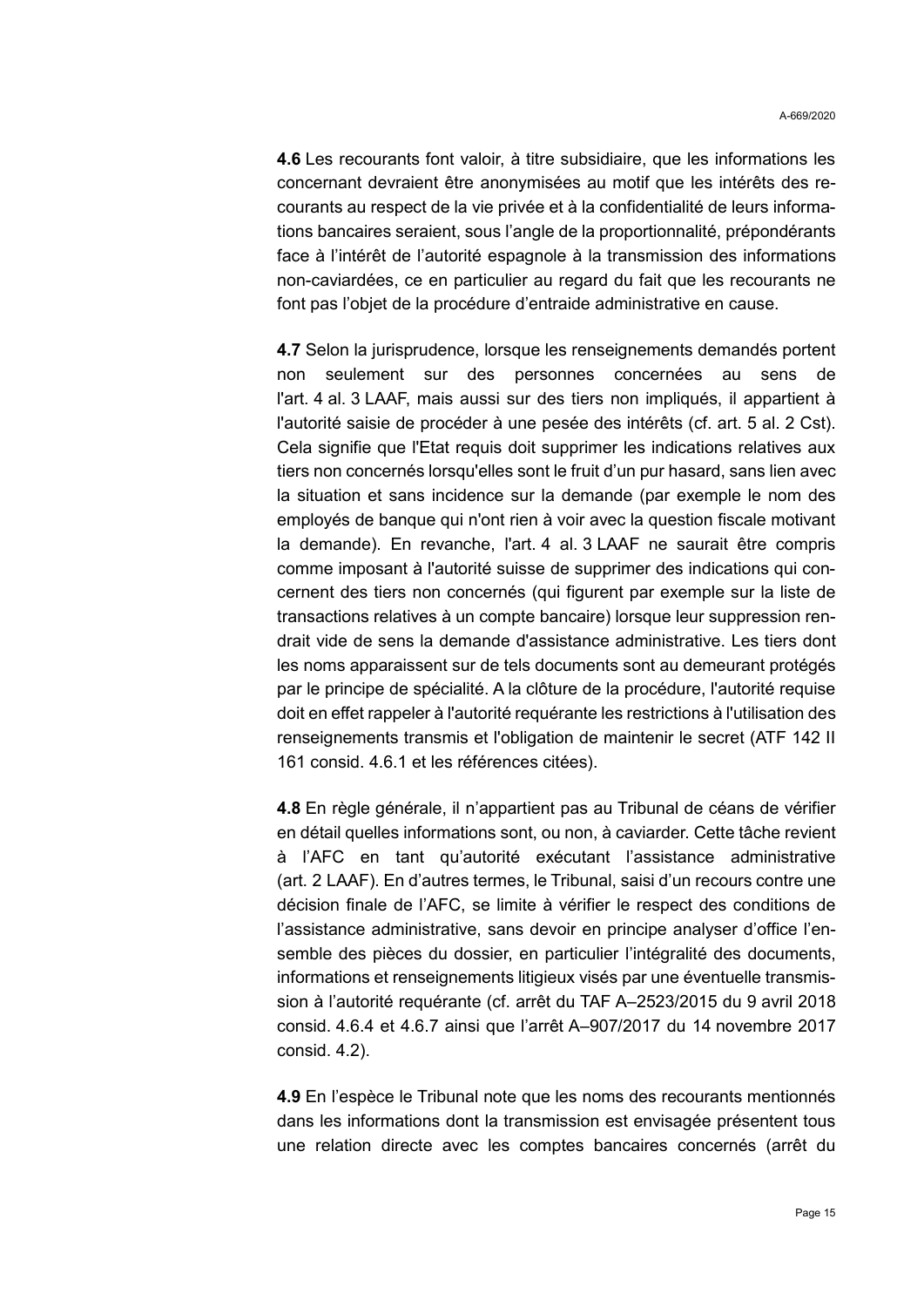TAF A-2523/2015 du 9 avril 2018 consid. 4.6.4 et 4.6.7 ainsi que l'arrêt A-907/2017 du 14 novembre 2017 consid. 4.2). Pour cette raison, le Tribunal retient que la transmission des noms des recourants non-caviardés, telle qu'envisagée par l'AFC, est proportionnée et conforme au droit (ATF 142 II 161 consid. 4.6.1 et les références citées). En conséquence, le grief des recourants doit être rejeté. Le Tribunal rappelle au demeurant que les recourants, dont les noms apparaissent sur de tels documents, sont protégés par le principe de spécialité (cf. infra consid. 5 ss).

### **5.**

Selon les recourants, les informations permettant de reconnaître cette dernière devrait être caviardées par le Tribunal avant la publication de son arrêt. En l'espèce, conformément à l'art. 8 al. 1 du Règlement du Tribunal administratif fédéral du 21 février 2008 relatif à l'information (RS 173.320.4), et sous réserve des exceptions, non-réalisées ici, prévues à l'art. 4, le Tribunal publie ses arrêts sous forme anonyme.

### **6.**

L'autorité fiscale espagnole n'a, pour le surplus, pas violé le principe de spécialité, respectivement aucun indice ne permet de conclure qu'elle a l'intention de violer ledit principe. Au contraire, l'autorité requérante a expressément fourni des garanties concernant le respect de ce principe (consid. F supra ; cf. ég. sur cette question ATF 146 II 150 consid. 7 ; arrêts du TAF A-3045/2020 du 29 mars 2021 consid. 1.4.3). Ainsi en l'absence d'éléments susceptibles de renverser la présomption de bonne foi de l'autorité requérante, il y a lieu de retenir que cette dernière respectera le principe de spécialité.

**6.1** Compte tenu cependant de la jurisprudence du Tribunal fédéral du 13 juillet 2020 (ATF 147 II 13 consid. 3.5 ; arrêt du TF 2C\_545/2019 consid. 4.7), intervenue postérieurement à la décision querellée et relative au principe de spécialité, il convient que l'AFC informe l'autorité requérante de l'étendue de la restriction d'utilisation lors de la transmission des informations requises plus précisément que cela ne résulte du ch. 3 du dispositif de la décision querellée. Il sied ainsi de rappeler à l'autorité requérante que les informations transmises ne peuvent être utilisées qu'à l'encontre des personnes concernées par la demande d'assistance administrative, à savoir Madame E. \_\_\_\_\_\_\_ ainsi que Monsieur F. \_\_\_\_\_\_\_, conformément à l'art. 25<sup>bis</sup> par. 2 CDI CH-ES.

# **7.**

Compte tenu des considérants qui précèdent, le Tribunal constate que la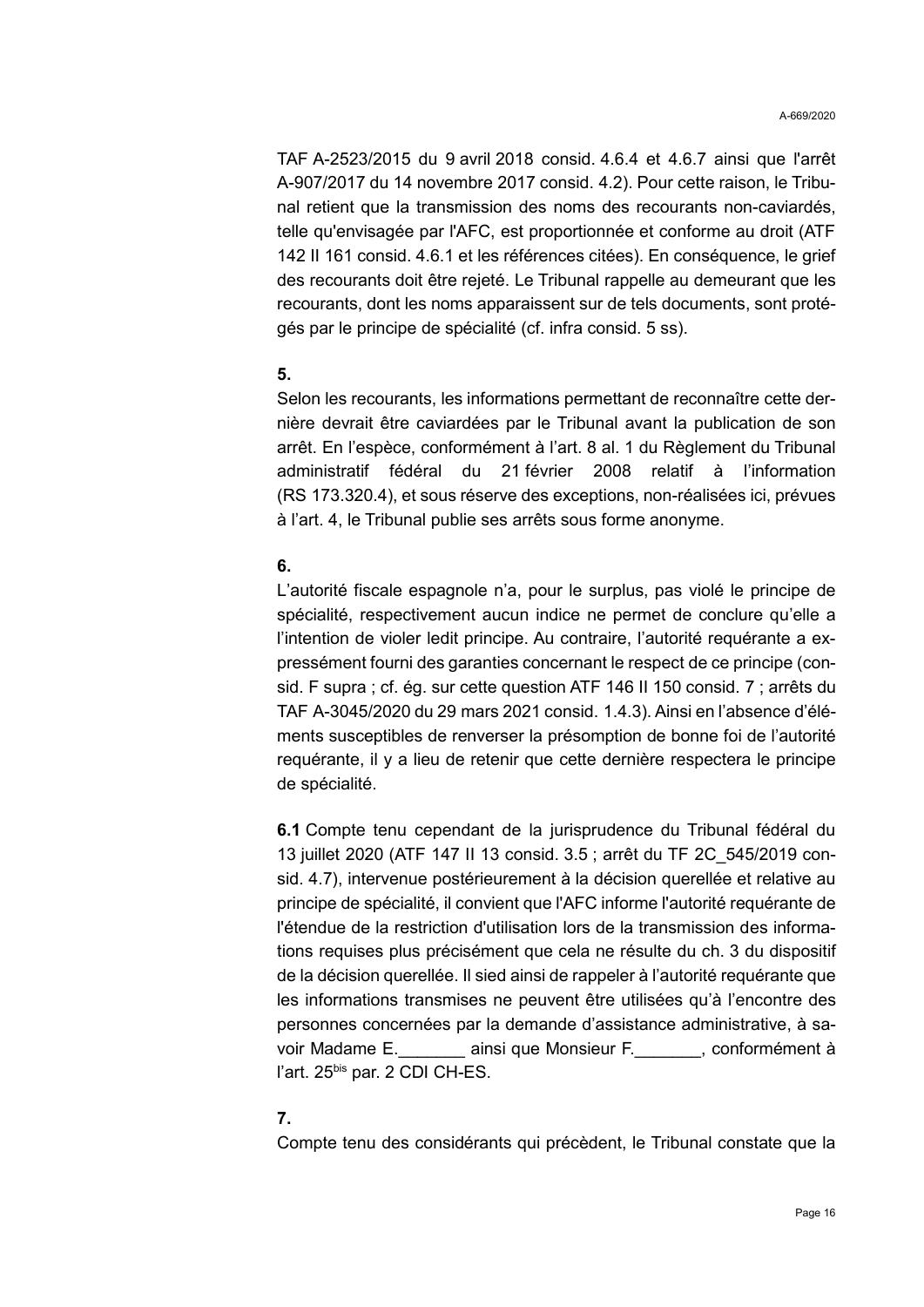décision litigieuse satisfait aux exigences de l'assistance administrative en matière fiscale. Le recours s'avère dès lors mal fondé et doit par conséquent être rejeté.

### **8.**

Les recourants qui succombent, doivent supporter les frais de procédure, lesquels se montent, compte tenu de la charge de travail liée à la procédure, à 5'000 francs (art. 63 al. 1 PA et art. 4 du règlement du 21 février 2008 concernant les frais, dépens et indemnités fixés par le Tribunal administratif fédéral [FITAF, RS 173.320.2]). Ils seront prélevés sur l'avance de frais de 5'000 francs déjà versée.

### **9.**

Vu l'issue de la cause, il n'est pas alloué de dépens (art. 64 al. 1 PA a contrario et art. 7 al. 1 FITAF).

### **10.**

La présente décision rendue dans le domaine de l'assistance administrative internationale en matière fiscale peut faire l'objet d'un recours en matière de droit public auprès du Tribunal fédéral (art. 83 let. h de la loi fédérale du 17 juin 2005 sur le Tribunal fédéral [LTF, RS 173.110]). Le délai de recours est de dix jours (art. 100 al. 2 let. b LTF). Le recours n'est recevable que lorsqu'une question juridique de principe se pose ou lorsqu'il s'agit, pour d'autres motifs, d'un cas particulièrement important au sens de l'art. 84 al. 2 LTF (art. 84a LTF). Le Tribunal fédéral est seul habilité à décider du respect de ces conditions.

(Le dispositif est porté à la page suivante)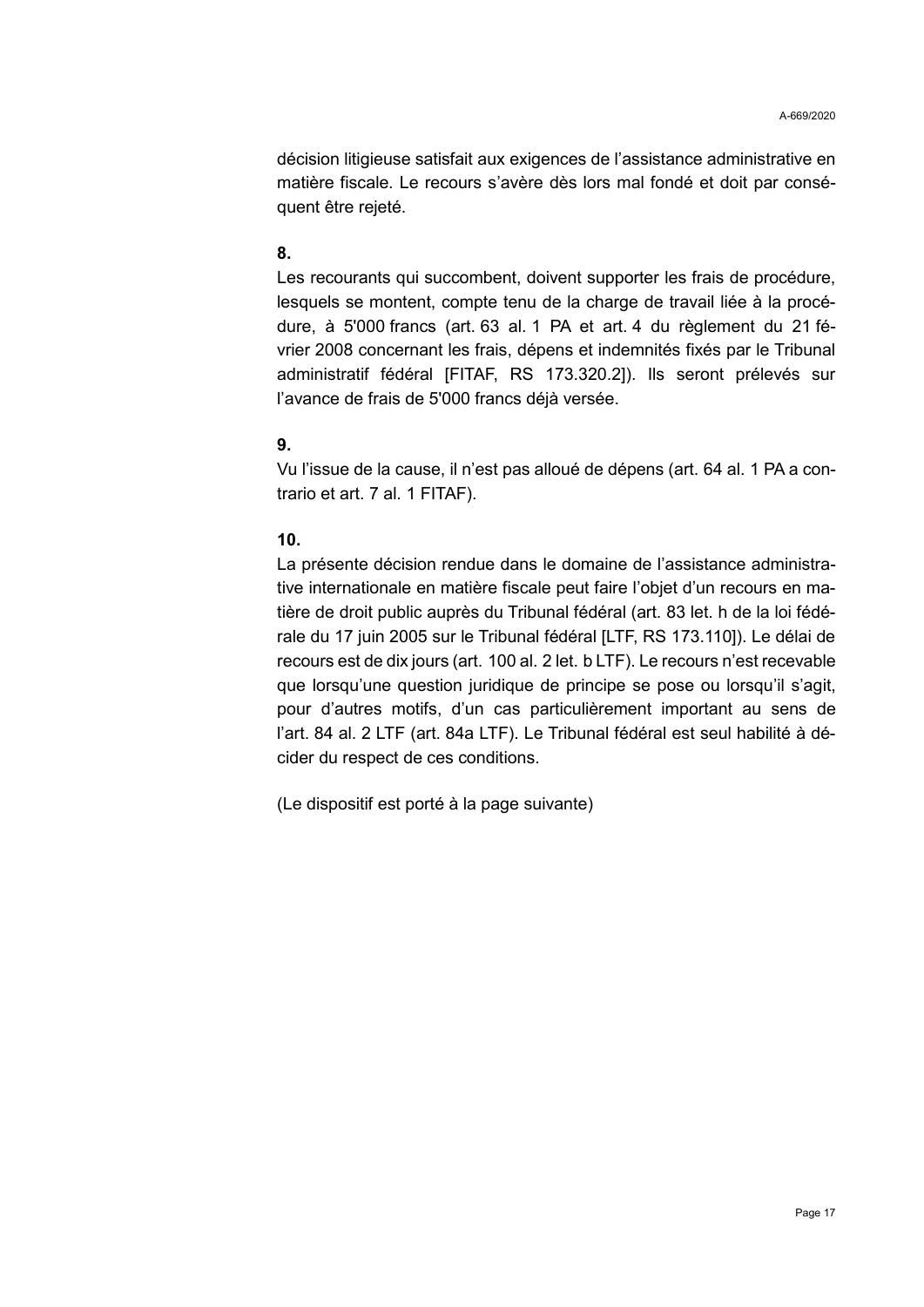# **Par ces motifs, le Tribunal administratif fédéral prononce :**

# **1.**

Le recours est rejeté.

# **2.**

L'autorité inférieure doit informer l'autorité requérante que les informations transmises dans le cadre de la présente procédure d'assistance administrative ne peuvent être utilisées, conformément à l'art. 25<sup>bis</sup> par. 2 CDI CH-ES, que dans une procédure concernant Madame E.\_\_\_\_\_\_\_ ainsi que de Monsieur F.\_\_\_\_\_\_\_.

# **3.**

Les frais de procédure, d'un montant de 5'000 francs (cinq mille francs), sont mis à la charge des recourants. Ceux-ci sont prélevés sur l'avance de frais d'un montant de 5'000 francs (cinq mille francs), déjà versée.

# **4.**

Il n'est pas alloué de dépens.

# **5.**

Le présent arrêt est adressé :

- aux recourants (Acte judiciaire)
- à l'autorité inférieure (n° de réf. (…) ; acte judiciaire)

L'indication des voies de droit se trouve à la page suivante.

La présidente du collège: Le greffier :

Emilia Antonioni Luftensteiner **Dimitri Persoz**